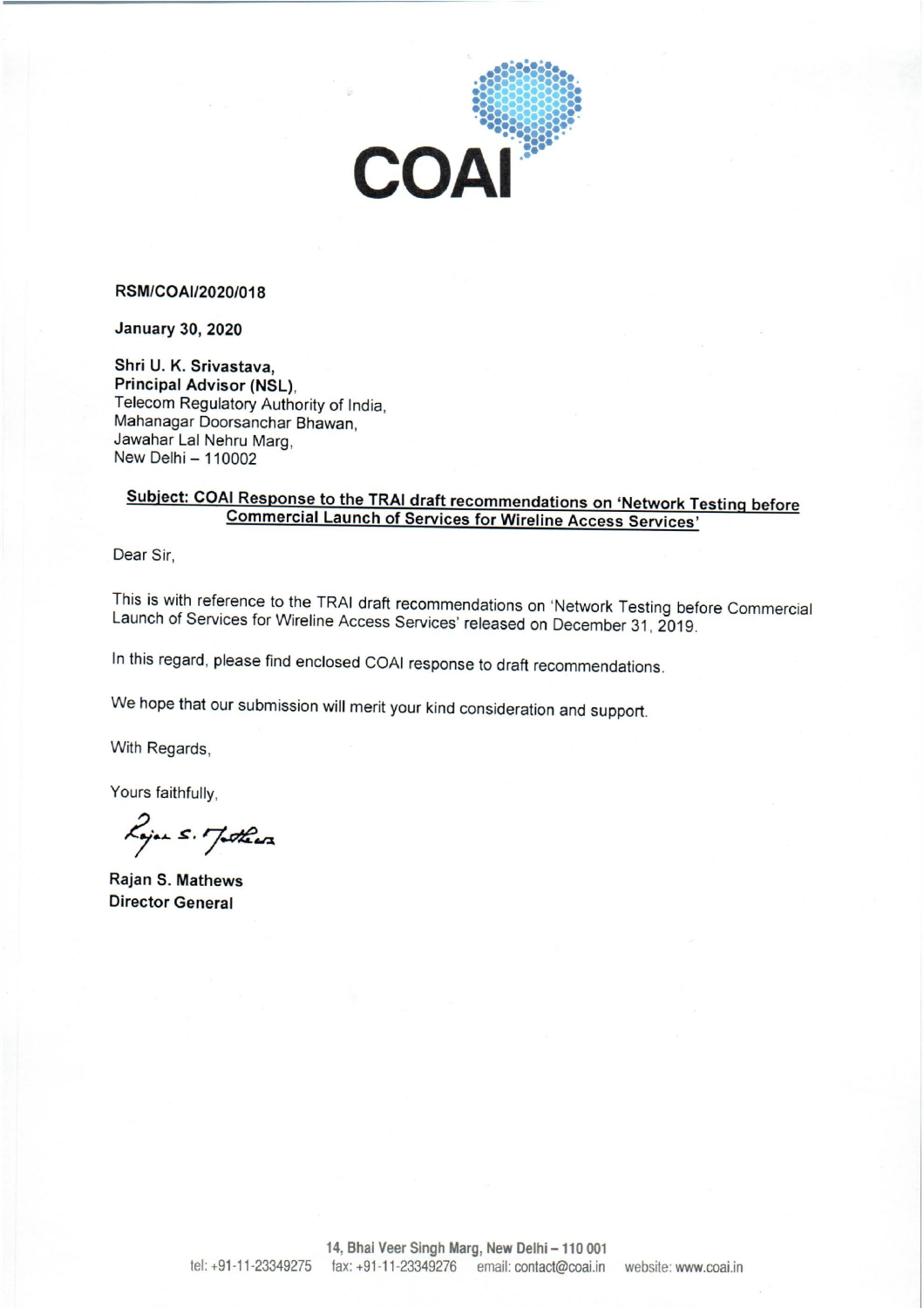

#### **Response to the TRAI draft Recommendations on Network Testing before Commercial Launch of Services for Wireline Access Services released on December 31, 2019**

At the outset, COAI welcomes the opportunity to comment on the TRAI draft Recommendations on Network Testing before Commercial Launch of Services for Wireline Access Services.

Our inputs on the draft Recommendations are as given below:

**TRAI draft Recommendation 2.b): The number of test subscribers that can be enrolled by a TSP in an LSA should be limited to 5% of its installed network capacity for that LSA.** 

## **COAI Comments:**

1. The definition of the subscriber under license does not cover a 'test' subscriber.

*"SUBSCRIBER means any person or legal entity, which subscribes to / avails of the service from the Licensee. In this License, the words 'Customer' and 'Subscriber' have been used interchangeably."* 

**"SERVICE** means collection, carriage, transmission and delivery of messages over Licensee's network in Service Area as per authorization under this License".

- 2. As per the license condition, the licensee shall commence the Service on a commercial basis only post subscriber registration.
- 3. Over and above, the fact that the licensing conditions do not allow the enrollment of the subscriber at the time of testing, the DoT letter dated 2005 also states that only test cards (test equipment) are given free of cost to Business Partners, to check the Quality of Service and hence there is no concept of "subscriber" in the testing phase.
- 4. Further, for the testing purposes especially for load testing situations, various simulation tools are available and there is no need to do testing on the live subscribers/users. Testing should be restricted within its own network of the concerned Licensee /TSP. In case of any load /stress testing the same can be done by using a mechanism such as loopback testing on own network instead of terminating test traffic on other TSPs. However, if necessary, testing with the other networks i.e. other TSPs, the same should be carried out using the wireline test connections given to business partners and employees only.